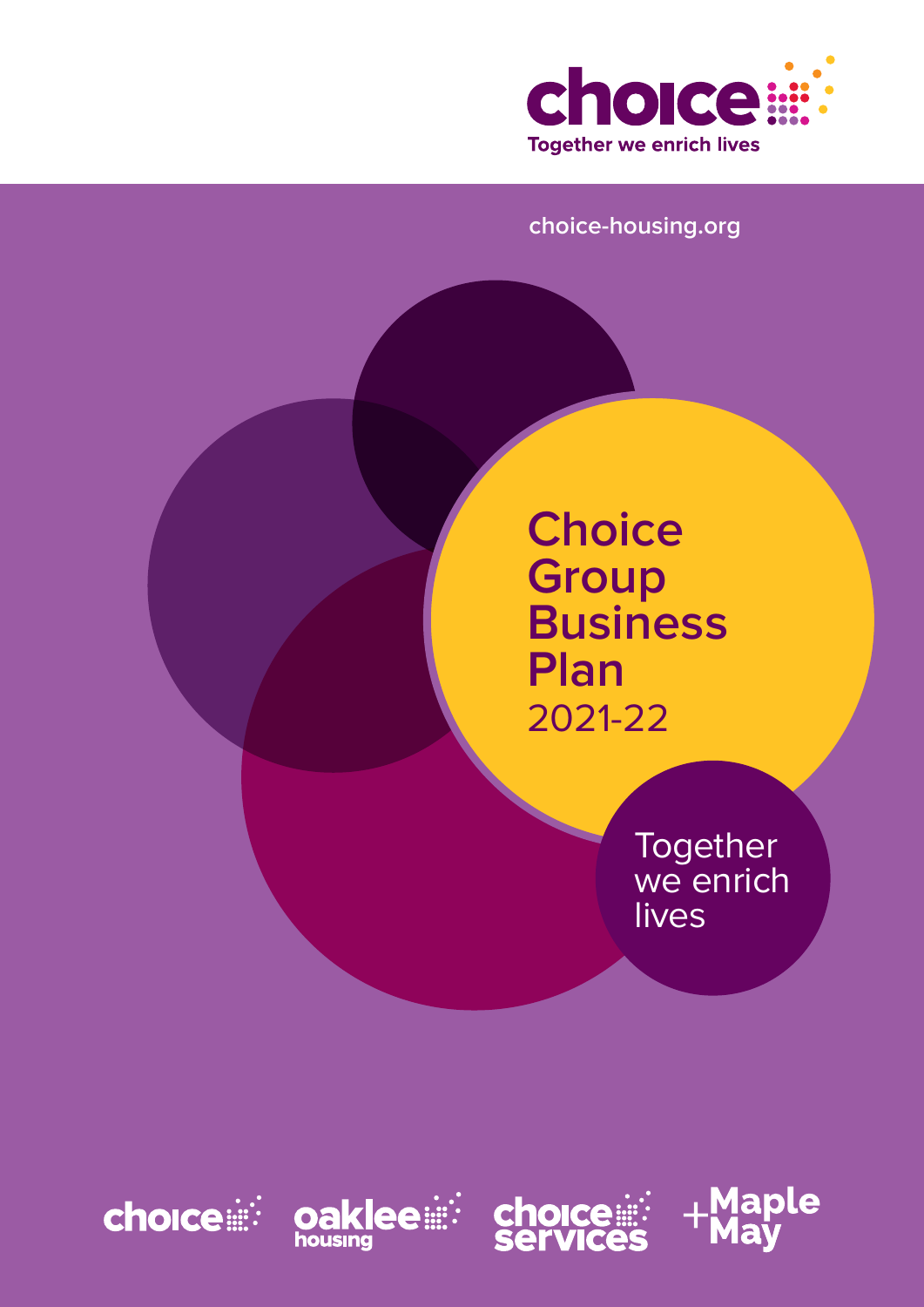

Choice Housing Ireland Limited (Choice) is a registered voluntary Housing Association and charity. We are a 'profit for a purpose' social enterprise established over 40 years ago to provide decent housing and tenant support services at an affordable rent.

Today, Choice maintains 12,000 homes and employs over 400 people in a Group structure that includes our own repairs and maintenance (Choice Services), private rented and affordable for sale (Maple and May) and Republic of Ireland (Oaklee Housing & Comhar FM) subsidiaries.

We work with a whole range of like-minded partners to bring about positive change for our tenants and their communities.

# **2**

### Strategy to 2024

The Choice Strategy to 2024 is grounded in our **Charitable Purpose** 'to benefit the community'.

Our **Mission** is 'to enrich lives through great homes, services and communities'.

Our **Vision** to 2024 is 'to be recognised as the leading housing association Group in Ireland'.

We will be judged against our **Core Values** of being Caring, Committed and Creative.

The business plan to 2022 reflects our **4 Strategic Goals**, encompassing 'Great Homes', 'Great Services', 'Great Communities' and 'Great Delivery'.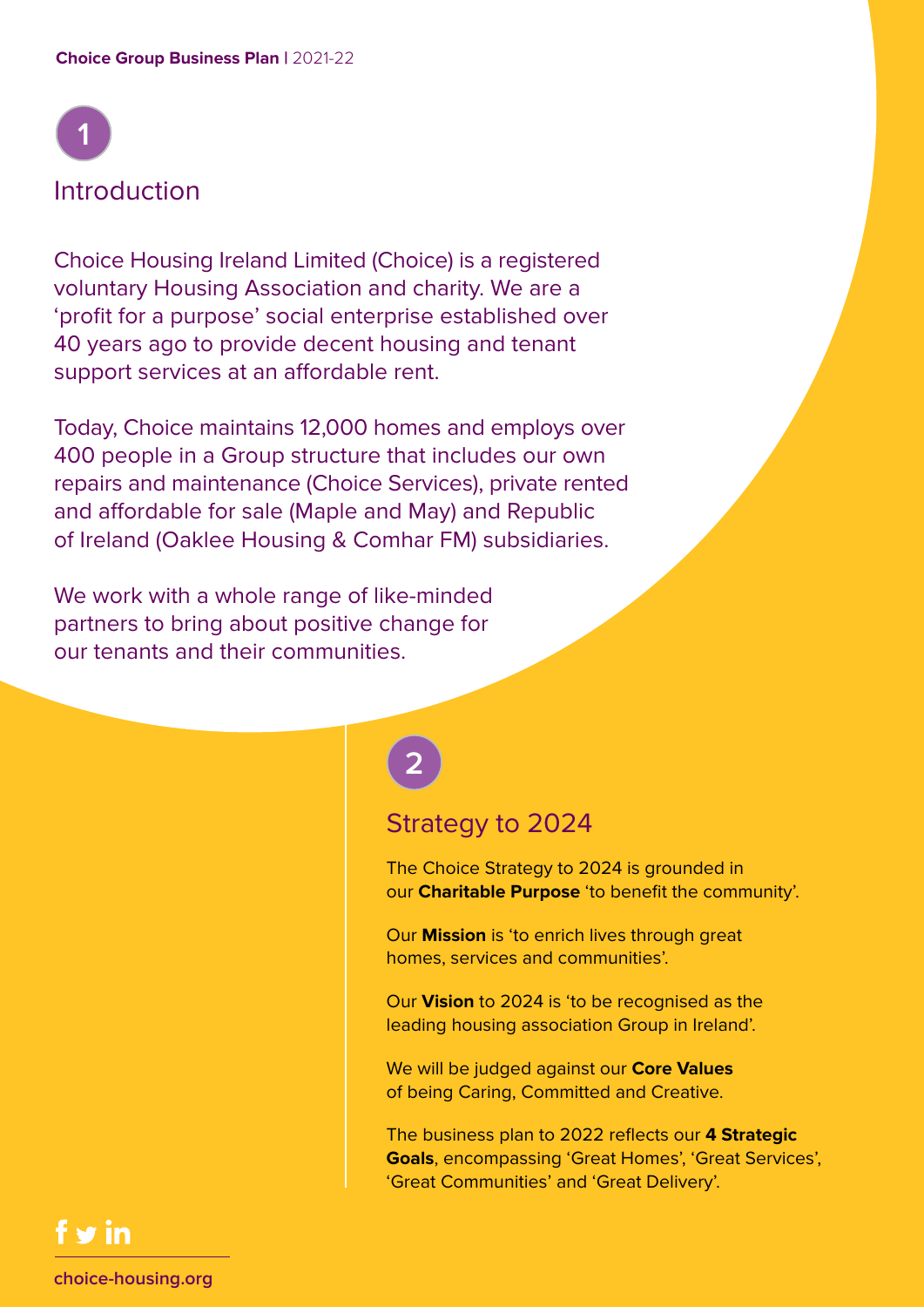

## Headlines for 2021/22

**Successful** utilisation of EIB funding through development programme

**Securing** additional long-term funding for Group growth plans

**Maintain** comprehensive management of H&S/ Compliance risks

Recover effectively from impact of Covid-19 on core operating metrics

**The 'Headlines' for 2021/22 business planning period for Choice Group**

**Comprehensively** plan for relocation to Carolan Road HQ

**Conclude** reorganisation of development and asset directorates

Implement first year of new business improvement strategy

**Deliver** Group strategic priorities across subsidiaries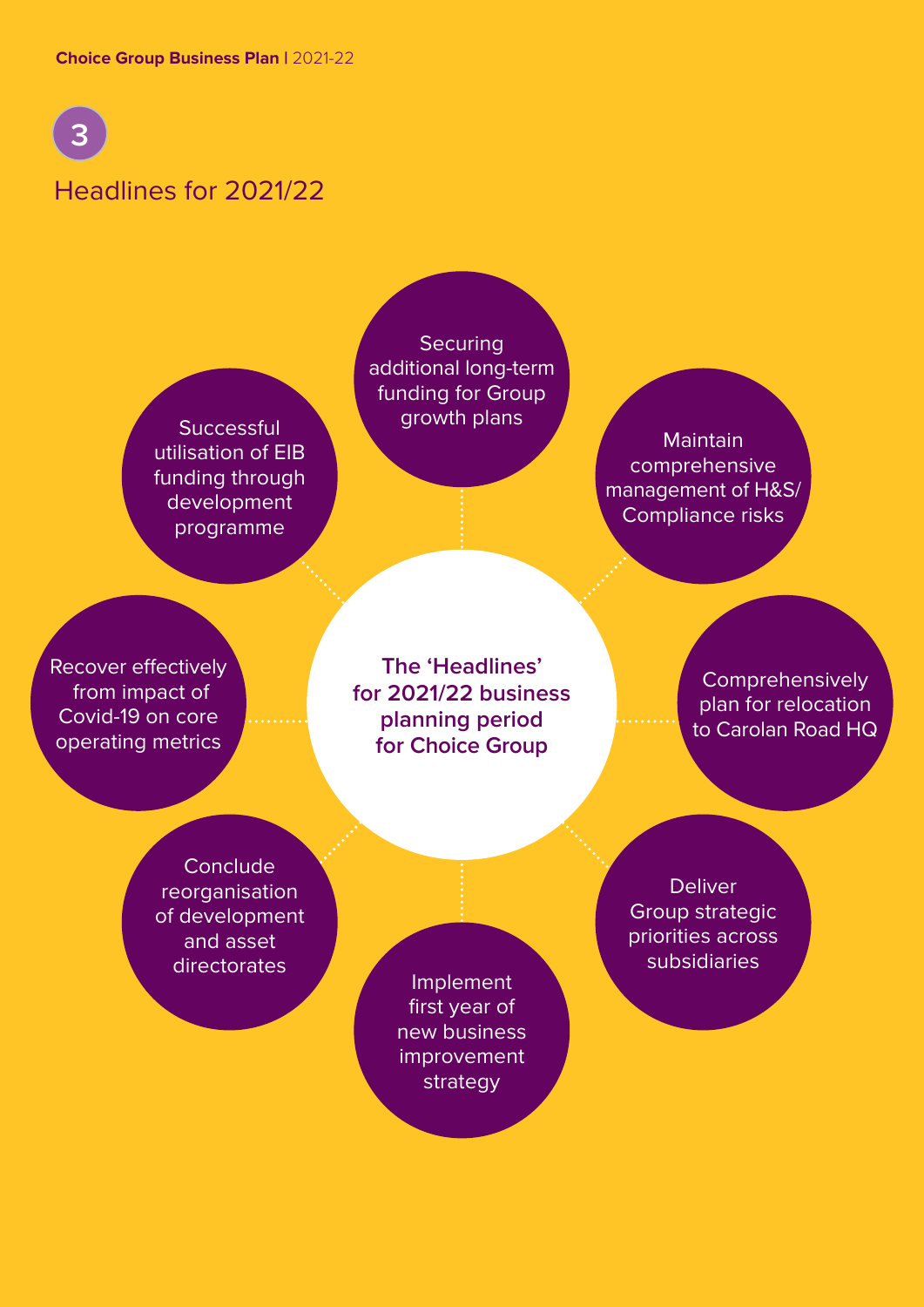# **4**

## Choice Housing priorities

#### **Priorities for Choice Housing Ireland Limited in 2021/22 are presented below under our 4 Strategic Goals:**



#### **Great Homes:**

- **•** Deliver ambitious new build 'starts' and 'completions';
- **•** Build pipeline through strategic site acquisitions;
- **•** Progress mixed tenure ambitions through pilot projects;
- **•** Assess impact of DfC review of affordable/intermediate rental product(s);
- **•** Contribute further to the T:BUC/'Housing for All' programme;
- **•** Ensure alignment between development, housing management and financial imperatives;
- **•** Review parameters for a potential 'modern methods of construction' project;



#### **Great Services:**

- **•** Deliver annual planned maintenance programme to include all compliance works;
- **•** Complete all in-year stock condition surveys with validation;
- **•** Retain ISO 9001 accreditation for Assets function;
- **•** Launch new Asset Management Strategy;
- **•** Renew Energy & Sustainable Development Strategy;
- **•** Maintain 'zero tolerance' on health & safety/compliance management;
- **•** Complete roll-out of 'mobile inspector';
- **•** Implement updated fire safety strategy;
- **•** Progress VHE property refurbishment programme;
- **•** Recover from Covid-19 pandemic with improvement in key operating metrics, including voids, change of tenancy, arrears;
- **•** Improve management of ASB with implementation of city centre safety pilot;
- **•** Disposal of College Court Central units with successful relocation of tenants;



#### **Great Communities:**

- **•** Implement new Community Development Strategy;
- **•** Implement third year of Financial Inclusion strategy;
- **•** Review supported housing priorities & effectively manage key partner relationships;
- **•** Review tenant engagement processes to address perceived gaps;
- **•** Revisit and complete community investment strategy;
- **•** Review social value metrics for next annual report;



#### **Great Delivery:**

- **•** Long term financial plan review, including consideration of net zero carbon targets;
- **•** Progress Choice sustainable transport plan;
- **•** New risk management policy and procedures embedded across the business;
- **•** Realise business benefits from the P2P project implementation;
- **•** Implement actions arising from the recent rent and service charge review;
- **•** Implement actions arising from the revised Procurement Strategy;
- **•** Achieve further gains under the VFM strategy;
- **•** Effectively manage anticipated increase in house sale applications;
- **•** Ensure effective delivery of services to group companies and PPP project;
- **•** Undertake a review of finance systems with a view to future demands;
- **•** Ensure successful procurement of external audit service;
- **•** Undertake next bi-annual staff satisfaction survey;
- **•** Implement new Diversity Strategy across Group;
- **•** Launch 'Heads of' training programme to build talent;
- **•** Conduct 5 year Salary Benchmarking & Pay Model Review;
- **•** Create 'Innovation Hubs' to support business improvement;
- **•** Review of Choice brand and communications strategy;
- **•** Develop 'Choice Position on…' statements for key sectoral issues;
- **•** Complete Office 365 roll-out and 'agile' forms;
- **•** Complete strategic review of IT hardware and core systems;
- **•** Maintain group cyber security and data integrity; and
- **•** Create a Data Strategy and pilot a business intelligence reporting tool.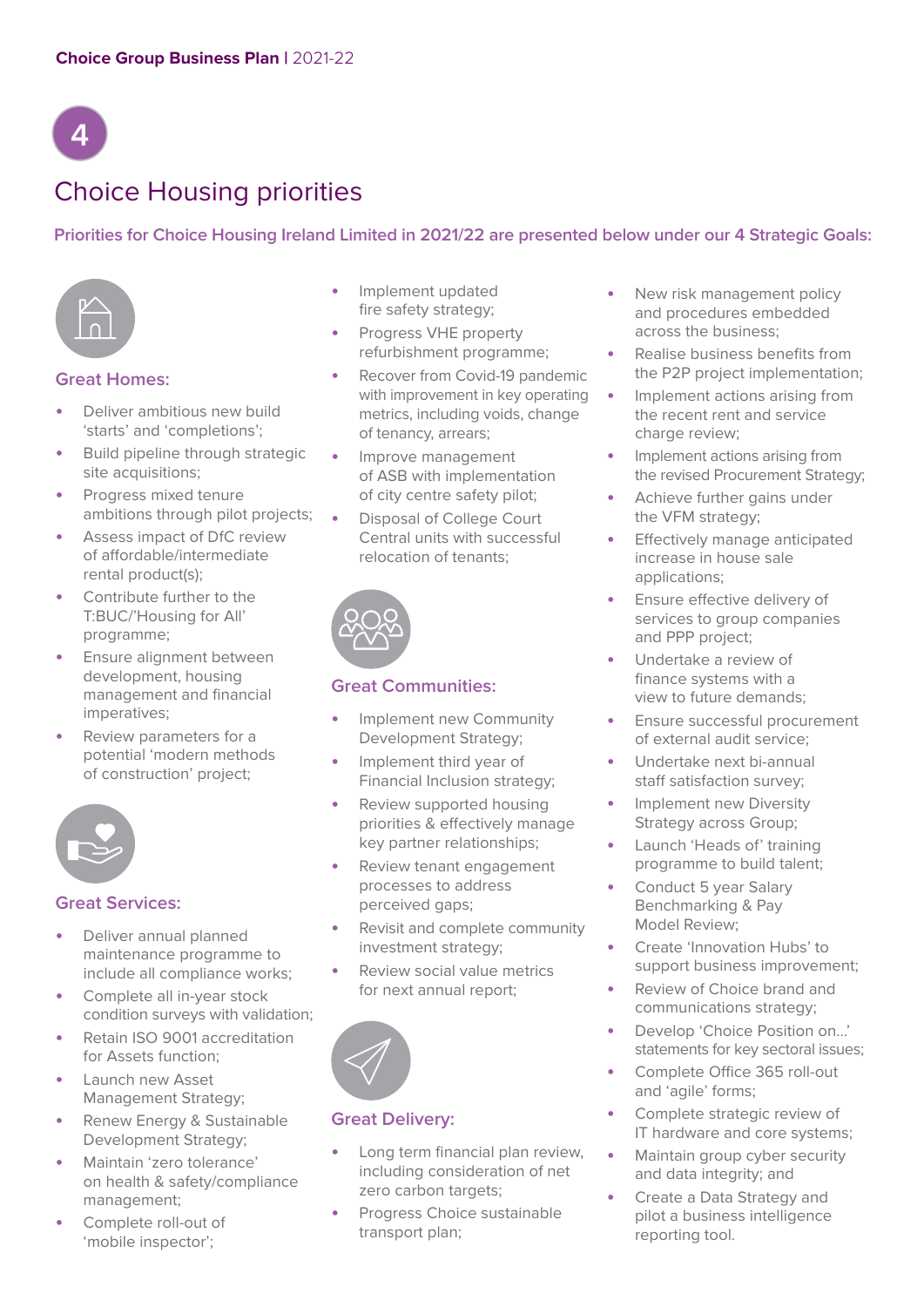

## Subsidiary imperatives

**A summary of key imperatives for 2021/22 for each entity within the Choice Group is as follows:**



#### **Choice Services:**

- **•** Transition to new Managing Director and strengthen senior team;
- **•** Mobilise and deliver remainder of PPP bundle #1;
- **•** Enhance service provision across the Group;
- **•** Develop improved financial integration/processes;
- **•** Grow Choice Services sustainably; and
- **•** Build upon successful interactions with Tenants.



#### **Maple & May/ Maple & May (Homes):**

- **•** Effectively manage the impact of Covid-19 on operating metrics;
- **•** Extend PRS portfolio to include mixed tenure pilots;
- **•** Contract-in property management services;
- **•** Improve alignment between SHDP and private acquisition protocols;
- **•** Review strategy for M&M (H) post-Covid; and
- **•** Monitor DfC policy on affordable housing.



#### **Oaklee Housing:**

- **•** Complete review of compliance management to sustain high levels of performance;
- **•** Manage Covid risk to the business, tenants and staff;
- **•** Fully tenant remaining PPP site and meet KPIs;
- **•** Complete remediation works to James' Street;
- **•** Improve housing management and property operational performance;
- **•** Achieve ambitious new build completions target;
- **•** Confirm new head office in Dublin and establish Midlands hub in Tullamore; and
- **•** Consider group relationship with Choice & progress consolidation opportunities.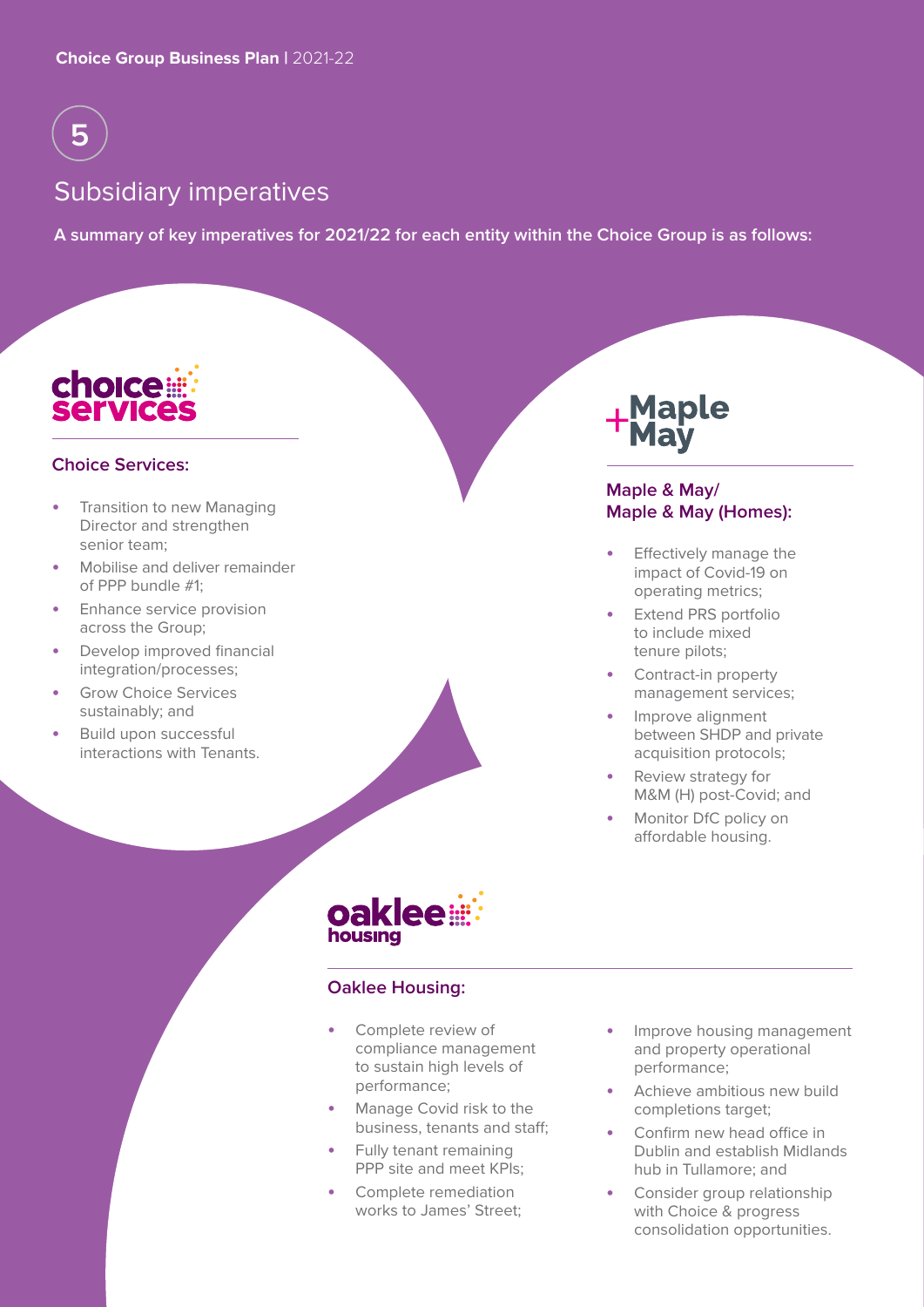# **6**

## Board/Strategic KPIs for 2021/22

#### **The corresponding KPIs and targets for 2021/22 which Board will track are as follows:**



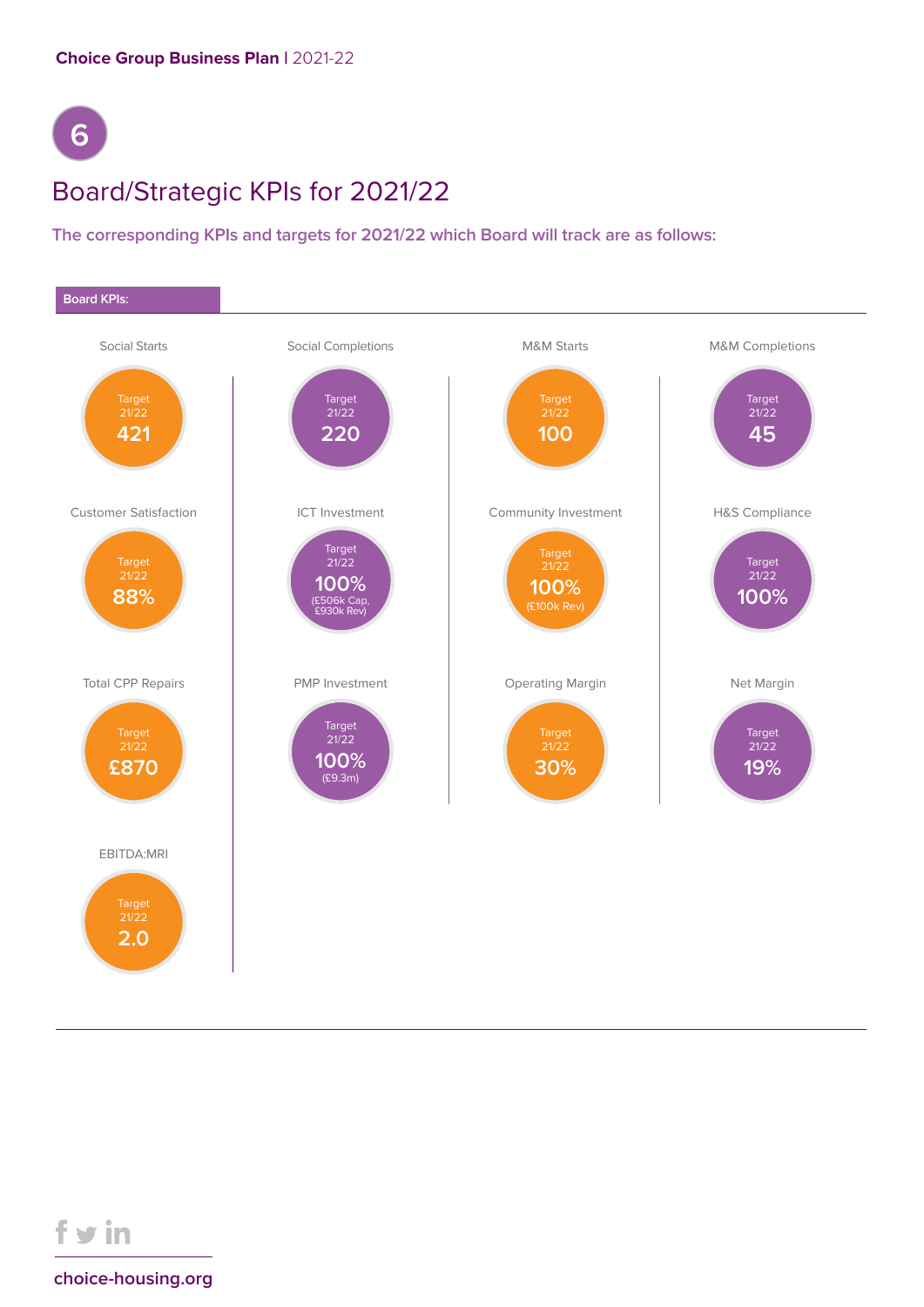



## SMT/Operational KPIs for 2021/22

#### **The corresponding KPIs and targets for 2021/22 which Group SMT will track are as follows:**